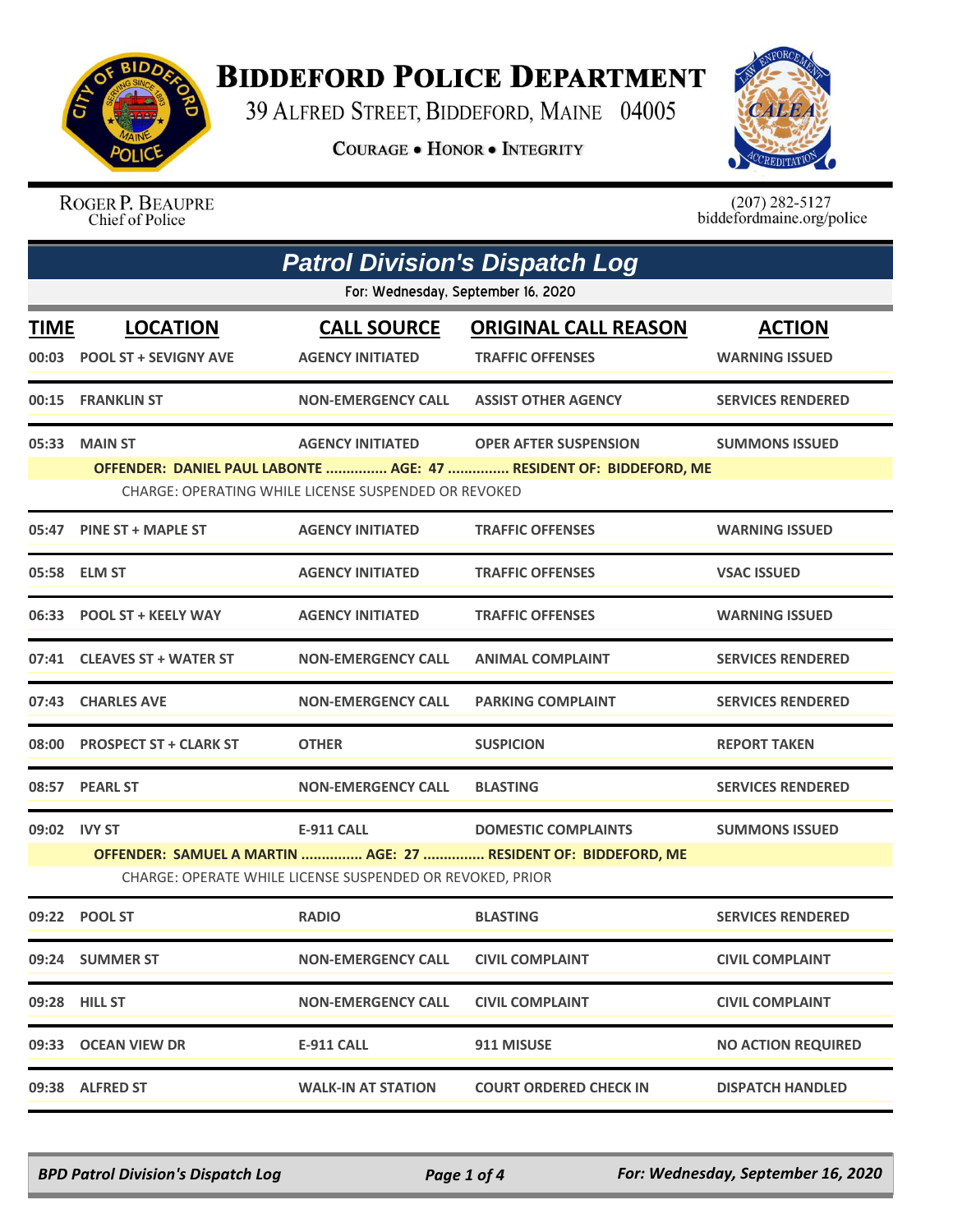| <b>TIME</b> | <b>LOCATION</b>      | <b>CALL SOURCE</b>        | <b>ORIGINAL CALL REASON</b>                        | <b>ACTION</b>                |
|-------------|----------------------|---------------------------|----------------------------------------------------|------------------------------|
|             | 09:43 RAYMOND ST     | <b>AGENCY INITIATED</b>   | <b>ANIMAL COMPLAINT</b>                            | <b>NEGATIVE CONTACT</b>      |
|             | 10:02 ALFRED ST      | <b>WALK-IN AT STATION</b> | <b>COURT ORDERED CHECK IN</b>                      | <b>SERVICES RENDERED</b>     |
|             | 10:03 MARION AVE     | <b>AGENCY INITIATED</b>   | <b>ANIMAL COMPLAINT</b>                            | <b>WARNING ISSUED</b>        |
|             | 10:14 ALFRED ST      | <b>WALK-IN AT STATION</b> | <b>CHECK WELFARE</b>                               | <b>SERVICES RENDERED</b>     |
|             | 10:42 MAIN ST        | <b>NON-EMERGENCY CALL</b> | <b>SUSPICION</b>                                   | <b>NEGATIVE CONTACT</b>      |
|             | 11:31 HILL ST        | <b>NON-EMERGENCY CALL</b> | <b>MISSING PERSON</b>                              | <b>SERVICES RENDERED</b>     |
|             | 11:36 ELM ST         | <b>E-911 CALL</b>         | ATTEMPTED/THREATENED SUICIDE TRANSPORT TO HOSPITAL |                              |
|             | 11:53 MAY ST         | <b>AGENCY INITIATED</b>   | <b>TRAFFIC OFFENSES</b>                            | <b>VSAC ISSUED</b>           |
|             | 12:08 MAY ST         | <b>AGENCY INITIATED</b>   | <b>TRAFFIC OFFENSES</b>                            | <b>WARNING ISSUED</b>        |
|             | 12:12 SACO FALLS WAY | <b>NON-EMERGENCY CALL</b> | <b>ARTICLES LOST/FOUND</b>                         | <b>REPORT TAKEN</b>          |
|             | 12:12 CLEAVES ST     | <b>NON-EMERGENCY CALL</b> | <b>HARASSMENT</b>                                  | <b>NO ACTION REQUIRED</b>    |
|             | 12:15 MAY ST         | <b>AGENCY INITIATED</b>   | <b>TRAFFIC OFFENSES</b>                            | <b>VSAC ISSUED</b>           |
|             | 12:30 ADAMS ST       | <b>NON-EMERGENCY CALL</b> | <b>MENTAL ILLNESS CASES</b>                        | <b>SERVICES RENDERED</b>     |
|             | 12:42 ALFRED ST      | <b>NON-EMERGENCY CALL</b> | <b>DOMESTIC COMPLAINTS</b>                         | <b>REPORT TAKEN</b>          |
|             | 12:42 PIERSONS LN    | <b>NON-EMERGENCY CALL</b> | <b>CHECK WELFARE</b>                               | <b>GONE ON ARRIVAL</b>       |
|             | 12:45 CRESCENT ST    | <b>NON-EMERGENCY CALL</b> | <b>MENTAL ILLNESS CASES</b>                        | <b>NO ACTION REQUIRED</b>    |
|             | 12:57 PEARL ST       | E-911 CALL                | 911 MISUSE                                         | <b>NO ACTION REQUIRED</b>    |
|             | 13:24 WENTWORTH ST   | <b>WALK-IN AT STATION</b> | <b>PAPERWORK</b>                                   | <b>SERVICES RENDERED</b>     |
|             | 13:43 WENTWORTH ST   | E-911 CALL                | 911 MISUSE                                         | <b>SERVICES RENDERED</b>     |
|             | 14:00 BRADBURY ST    | <b>E-911 CALL</b>         | 911 MISUSE                                         | <b>SERVICES RENDERED</b>     |
|             | 14:11 ALFRED ST      | <b>OTHER</b>              | <b>ALL OTHER</b>                                   | <b>REPORT TAKEN</b>          |
|             | 15:20 JAMES ST       | <b>AGENCY INITIATED</b>   | <b>ANIMAL COMPLAINT</b>                            | <b>NO VIOLATION</b>          |
|             | 15:22 ALFRED ST      | <b>WALK-IN AT STATION</b> | <b>PAPERWORK</b>                                   | <b>REFERRED OTHER AGENCY</b> |
|             | 15:38 POOL ST        | <b>WALK-IN AT STATION</b> | <b>CRIMINAL MISCHIEF</b>                           | <b>REPORT TAKEN</b>          |
|             | 15:46 ALFRED ST      | <b>AGENCY INITIATED</b>   | <b>PRO-ACTIVE RESPONSE TEAM</b>                    | <b>SERVICES RENDERED</b>     |

*BPD Patrol Division's Dispatch Log Page 2 of 4 For: Wednesday, September 16, 2020*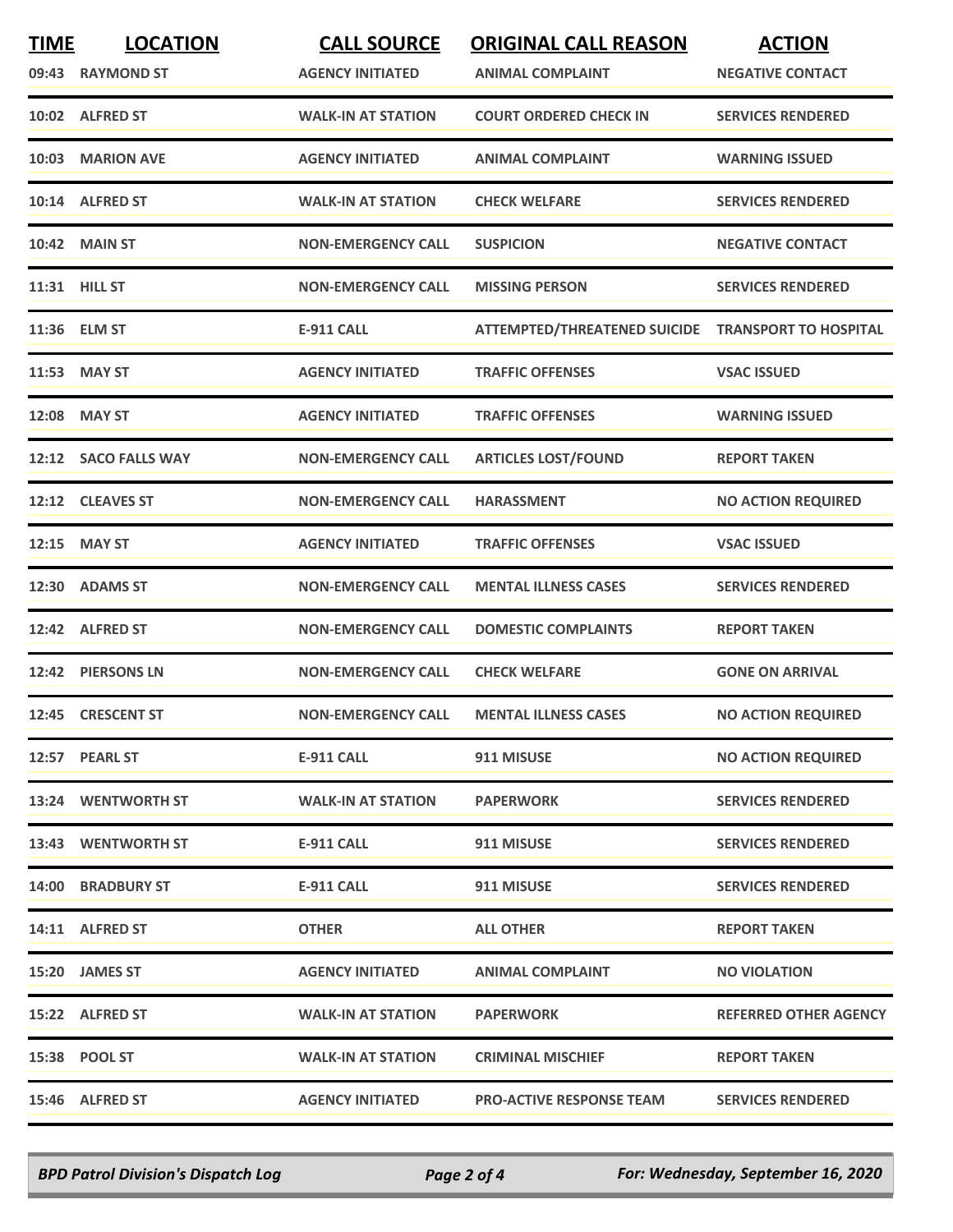| <b>TIME</b> | <b>LOCATION</b><br>15:47 GOVE ST                   | <b>CALL SOURCE</b><br><b>AGENCY INITIATED</b> | <b>ORIGINAL CALL REASON</b><br><b>PAPERWORK</b> | <b>ACTION</b><br><b>NEGATIVE CONTACT</b> |
|-------------|----------------------------------------------------|-----------------------------------------------|-------------------------------------------------|------------------------------------------|
|             | 15:51 MYRTLE ST                                    | <b>E-911 CALL</b>                             | <b>CIVIL COMPLAINT</b>                          | <b>CIVIL COMPLAINT</b>                   |
|             | 16:00 ELM ST                                       | <b>AGENCY INITIATED</b>                       | <b>PAPERWORK</b>                                | <b>PAPERWORK SERVED</b>                  |
|             | 16:07 ELM ST                                       | <b>AGENCY INITIATED</b>                       | <b>PAPERWORK</b>                                | <b>PAPERWORK NOT SERVED</b>              |
|             | 16:07 PROSPECT ST                                  | <b>NON-EMERGENCY CALL</b>                     | <b>ANIMAL COMPLAINT</b>                         | <b>NEGATIVE CONTACT</b>                  |
|             | 16:25 MARBLEHEAD LN                                | <b>NON-EMERGENCY CALL</b>                     | <b>JUVENILE OFFENSES</b>                        | <b>SERVICES RENDERED</b>                 |
| 16:29       | <b>MT VERNON ST</b>                                | <b>E-911 CALL</b>                             | <b>ASSAULT</b>                                  | <b>REPORT TAKEN</b>                      |
|             | 16:32 SHOPS WAY                                    | <b>NON-EMERGENCY CALL</b>                     | <b>DISTURBANCE / NOISE</b>                      | <b>SERVICES RENDERED</b>                 |
|             | 16:41 SOUTH ST + MAY ST                            | <b>AGENCY INITIATED</b>                       | <b>TRAFFIC OFFENSES</b>                         | <b>WARNING ISSUED</b>                    |
|             | 16:44 FOSS ST                                      | <b>NON-EMERGENCY CALL</b>                     | <b>CRIMINAL MISCHIEF</b>                        | <b>REPORT TAKEN</b>                      |
|             | 16:55 SOUTH ST                                     | <b>AGENCY INITIATED</b>                       | <b>TRAFFIC OFFENSES</b>                         | <b>WARNING ISSUED</b>                    |
|             | 16:58 ALFRED ST                                    | <b>NON-EMERGENCY CALL</b>                     | <b>ALL OTHER</b>                                | <b>SERVICES RENDERED</b>                 |
|             | 17:06 MAY ST + ALFRED ST                           | <b>NON-EMERGENCY CALL</b>                     | <b>CHECK WELFARE</b>                            | <b>NEGATIVE CONTACT</b>                  |
| 17:13       | <b>MAIN ST</b>                                     | <b>E-911 CALL</b>                             | <b>ANIMAL COMPLAINT</b>                         | <b>NO ACTION REQUIRED</b>                |
|             | 17:18 MARINER WAY                                  | <b>E-911 CALL</b>                             | 911 MISUSE                                      | <b>NEGATIVE CONTACT</b>                  |
|             | 17:20 ALFRED ST + BIDDEFORD GATEW AGENCY INITIATED |                                               | <b>TRAFFIC OFFENSES</b>                         | <b>WARNING ISSUED</b>                    |
|             | 17:28 FREE ST                                      | <b>WALK-IN AT STATION</b>                     | <b>ARTICLES LOST/FOUND</b>                      | <b>NO ACTION REQUIRED</b>                |
|             | 18:37 SOUTH ST                                     | <b>NON-EMERGENCY CALL</b>                     | <b>CRIMINAL MISCHIEF</b>                        | <b>REPORT TAKEN</b>                      |
|             | 19:01 ST MARYS ST                                  | <b>AGENCY INITIATED</b>                       | <b>TRAFFIC OFFENSES</b>                         | <b>WARNING ISSUED</b>                    |
|             | 19:07 MAIN ST                                      | <b>AGENCY INITIATED</b>                       | <b>TRAFFIC OFFENSES</b>                         | <b>VSAC ISSUED</b>                       |
|             | 19:19 WENTWORTH ST                                 | <b>NON-EMERGENCY CALL</b>                     | <b>CHECK WELFARE</b>                            | <b>UNFOUNDED</b>                         |
|             | 19:51 ALFRED ST                                    | <b>WALK-IN AT STATION</b>                     | <b>COURT ORDERED CHECK IN</b>                   | <b>SERVICES RENDERED</b>                 |
|             | 20:07 CHADWICK PL                                  | <b>NON-EMERGENCY CALL</b>                     | <b>SUSPICION</b>                                | <b>SERVICES RENDERED</b>                 |
|             | 20:12 ELM ST + LANDRY ST                           | <b>AGENCY INITIATED</b>                       | <b>TRAFFIC OFFENSES</b>                         | <b>WARNING ISSUED</b>                    |
|             | 20:29 ELM ST                                       | <b>NON-EMERGENCY CALL</b>                     | <b>HARASSMENT</b>                               | <b>REPORT TAKEN</b>                      |

*BPD Patrol Division's Dispatch Log Page 3 of 4 For: Wednesday, September 16, 2020*